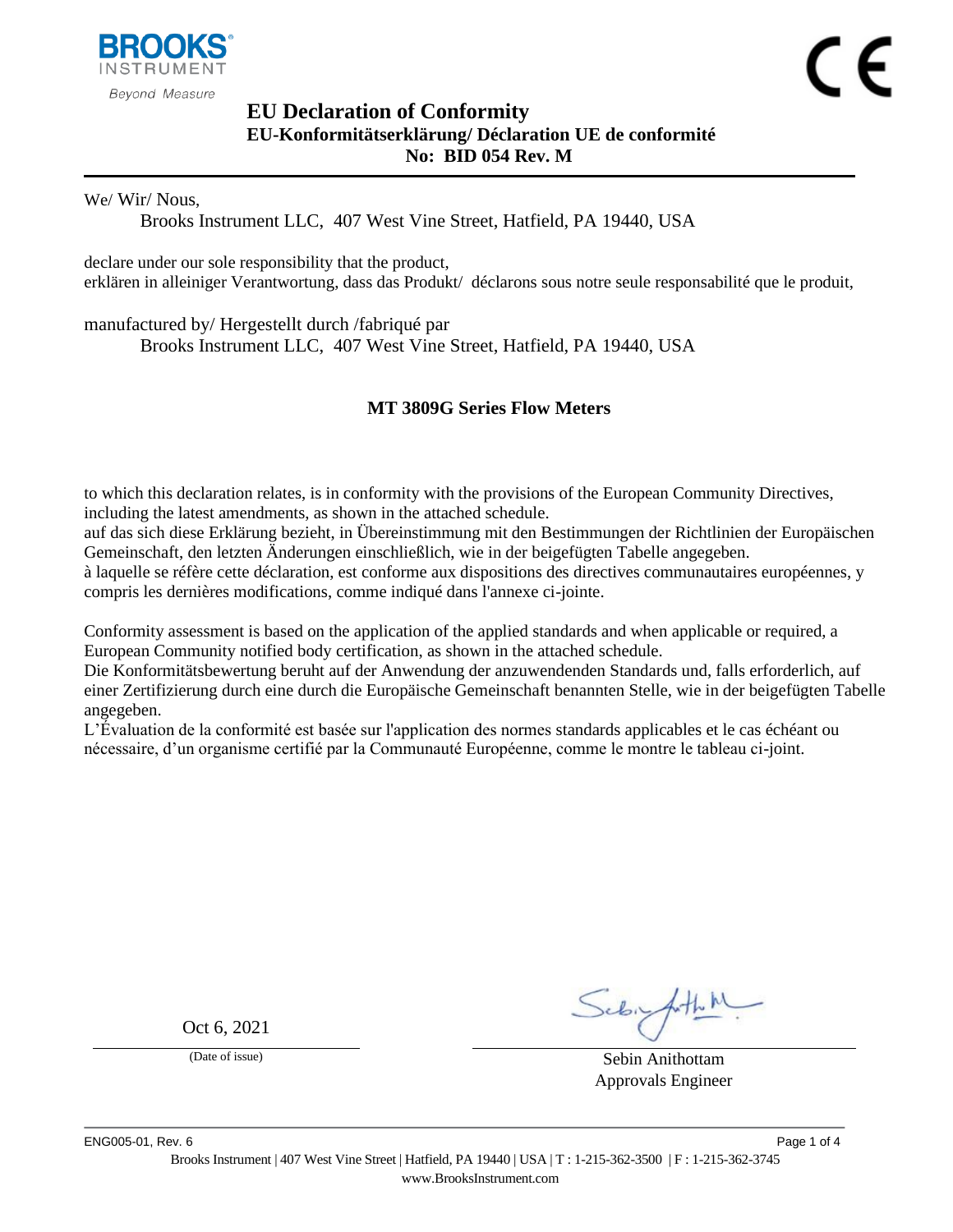

# **EU Declaration of Conformity EU-Konformitätserklärung/ Déclaration UE de conformité No: BID [054](#page-0-0) Rev. [M](#page-0-1)**

| Directive/Richtlinie/Directive |                                                                                                               | harmonized standards<br>harmonisierte Normen | Marking<br>Kennzeichen |
|--------------------------------|---------------------------------------------------------------------------------------------------------------|----------------------------------------------|------------------------|
|                                |                                                                                                               | normes harmonisées                           | Repères                |
| 2014/30/EU                     | <b>Electromagnetic Compatibility</b><br>Elektromagnetische Verträglichkeit<br>Compatibilité électromagnétique | EN 61326-1: 2013                             | $\epsilon$             |
| 2011/65/EU<br>2015/863         | <b>RoHS</b> Directive<br>RoHS-Richtlinie<br>Directive RoHS                                                    | EN 63000:2018                                |                        |

| Directive/Richtlinie/Directive |                        | Category  | Certificate      | harmonized standards               | Marking               |
|--------------------------------|------------------------|-----------|------------------|------------------------------------|-----------------------|
|                                |                        | Kategorie | Zertifikat       | harmonisierte Normen               | Kennzeichen           |
|                                |                        | Catégorie | Certificat       | normes harmonisées                 | Repères               |
| 2014/34/EU                     | <b>ATEX Directive</b>  | $\Pi$ 2 G | <b>DEKRA</b>     | EN $60079 - 0:2012$ , + A11: 2013  | $C \in C_{0344}$      |
|                                | <b>ATEX Richtlinie</b> | II 2 D    | 13ATEX 0086 X    | EN 60079-1:2014, EN 60079-31:2014  |                       |
|                                | Directive ATEX         | $\Pi$ 1 G | <b>DEKRA</b>     | EN $60079 - 0:2012$ , + A11: 2013  |                       |
|                                |                        | $\Pi$ 2 G | 13ATEX 0086 X    | EN 60079-11:2012                   | $\mathsf{CE}_{.0344}$ |
|                                |                        | II 2 D    |                  |                                    |                       |
|                                |                        | II 3 G    | <b>DEKRA</b>     | EN $60079 - 0:2012$ , + A11: 2013  | $\epsilon$            |
|                                |                        | II $3D$   | 13ATEX 0086 X    | EN 60079-11:2012, EN 60079-15:2010 |                       |
|                                |                        | $\Pi$ 2 G | <b>DEKRA</b>     | EN ISO 80079-36:2016               |                       |
|                                |                        | II 2 D    | 203104000-1604 X | EN ISO 80079-37:2016               |                       |

EC type Examinations and Quality Assurance

Notified Body/ Benannte Stelle/ Organisme notifié :

DEKRA Certification B.V. (CAB no. 0344)

Meander 1051, 6825 MJ Arnhem/ PO Box 5185, 6802 ED Arnhem, The Netherlands

| 2014/68/EU                          | Pressure Equipment Directive/ Druckgeräterichtlinie/ Directive équipements sous pression |                                                           |                                                                 |                        |                      |  |
|-------------------------------------|------------------------------------------------------------------------------------------|-----------------------------------------------------------|-----------------------------------------------------------------|------------------------|----------------------|--|
| Assessment<br>Konformitätsbewertung | Category<br>Kategorie                                                                    | <b>Model Code Position</b><br><b>Modell Code Position</b> | harmonized standards/harmonisierte Normen<br>normes harmonisées | Marking<br>Kennzeichen |                      |  |
| Eval. de conformité                 | Catégorie                                                                                | <b>Produit Position Code</b>                              | Weld-Neck Flange or                                             | Welded slip-           | Repères              |  |
|                                     |                                                                                          | modèle                                                    | Male/Female Threaded Conn.                                      | on Flange              |                      |  |
| Module H                            | I, II, III                                                                               | $8 & 9 = 10, 12, 13, 15,$<br>16                           | ASME B31.3 2012 or later                                        | AD 2000                | $\mathsf{CE}_{0496}$ |  |
| Module H                            | I, II, III                                                                               | $5 & 6 = GZ$                                              | rev                                                             | Merkblatter            |                      |  |
| <b>Art 4.3 SEP</b>                  | Art $4.3$                                                                                | $8 \& 9 = 00, 01, 02, 03,$<br>04, 05, 06, 07,<br>08       | <b>ASME B31.3 2012 or later</b><br>rev                          | AD 2000<br>Merkblatter | n.a                  |  |

Notified Body/ Benannte Stelle/ Organisme notifié :

DNV GL Business Assurance Italy S.r.l Via Energy Park, 14, 20871 Vimercate (MB), Italy. Certificate: 10000454590-PA-ACCREDIA-NLD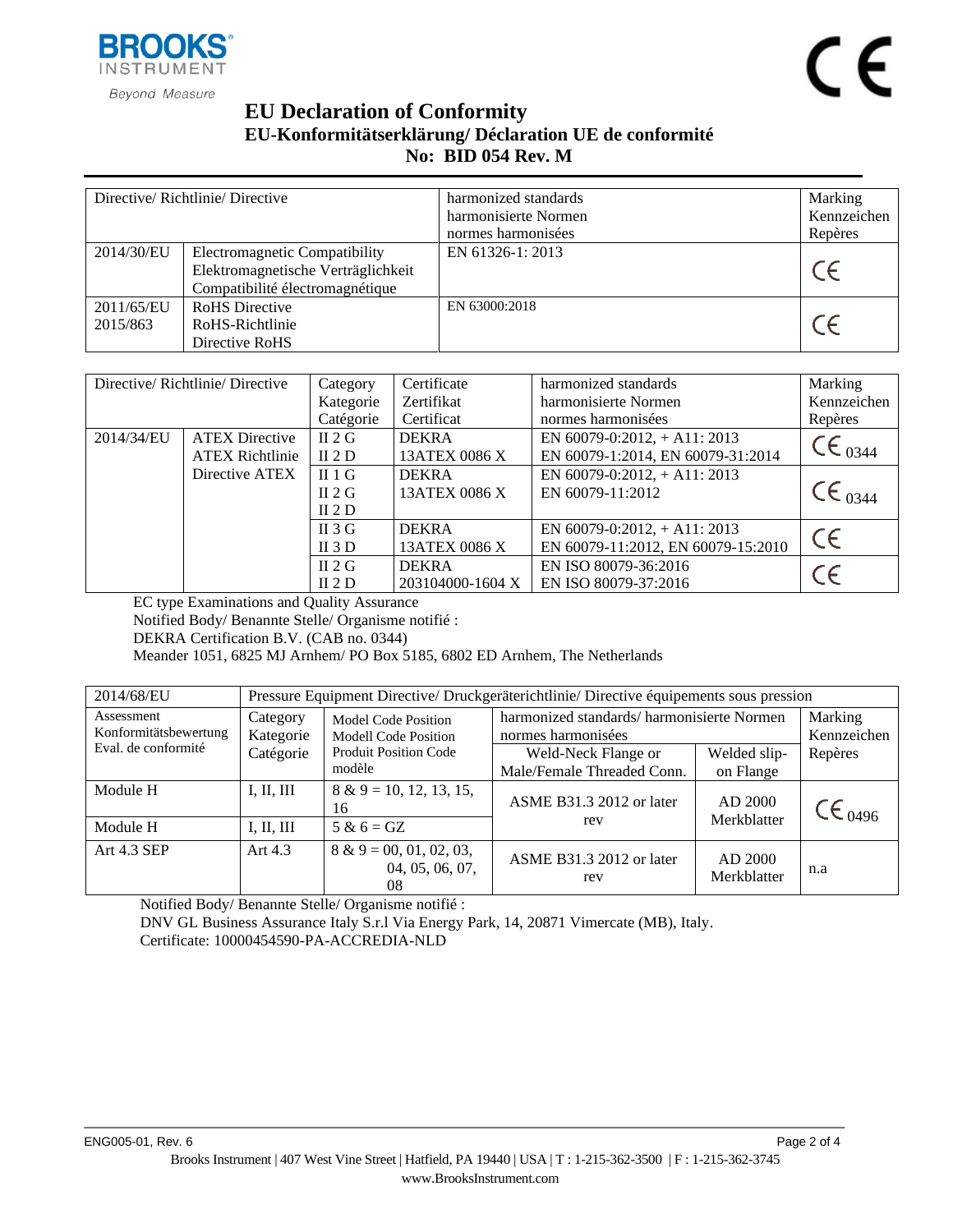

 $\epsilon$ 

EU-verklaring van overeenstemming

Declaración de conformidad de la UE**/** Declaração de Conformidade da UE **No: BID [054](#page-0-0) Rev. [M](#page-0-1)**

Wij/ Nosotros/ Nós,

Brooks Instrument LLC, 407 West Vine Street, Hatfield, PA 19440, USA

verklaren onder eigen verantwoordelijkheid dat het product, declaramos bajo nuestra única responsabilidad que el producto/ declaramos sob nossa única responsabilidade que o produto,

gemaakt door/ fabricado por/ fabricado por

Brooks Instrument LLC, 407 West Vine Street, Hatfield, PA 19440, USA

### **[MT 3809G Series Flow Meters](#page-0-2)**

waarop deze verklaring betrekking heeft, in overeenstemming is met de bepalingen in de richtlijnen van de Europese Gemeenschap, met inbegrip van de meest recente wijzigingen, zoals weergegeven in onderstaand schema.

a la que se refiere esta declaración, está de acuerdo con las disposiciones de las directivas comunitarias europeas, incluidas las últimas modificaciones, como se muestra en el anexo.

a que se refere esta declaração, está em conformidade com as disposições das directivas comunitárias europeias, incluindo as últimas alterações, como mostra a tabela anexa.

Beoordeling van de conformiteit is gebaseerd op de toepassing van de geharmoniseerde normen en, indien van toepassing of vereist, certificering door een aangemelde instantie van de Europese Unie, zoals weergegeven in onderstaand schema.

Evaluación de la conformidad se basa en la aplicación de las normas aplicadas y cuando corresponda o se requiera, una Comunidad Europea notificó a la certificación del cuerpo, como se muestra en el anexo.

Avaliação da conformidade é baseada na aplicação das normas aplicadas e, quando aplicável ou necessário, a Comunidade Europeia certificação do organismo notificado, como mostra a tabela anexa.